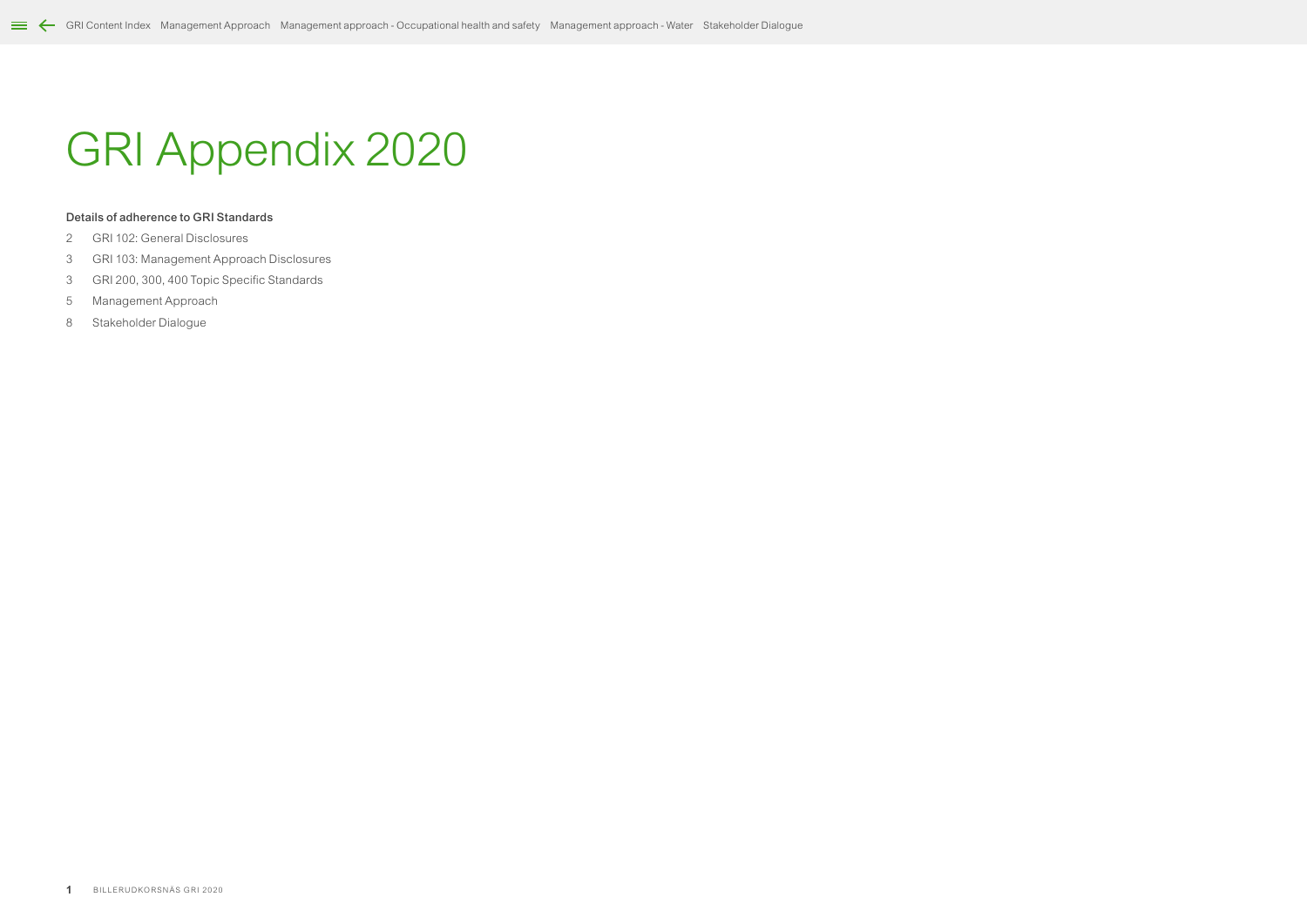# <span id="page-1-0"></span>GRI Content Index

The Global Reporting Initiative (GRI) Content Index for the Annual and sustainability report 2020 is published as a standalone document and contains references to the required disclosures or reasons for omission, as well as additional data and information to supplement the 2020 BillerudKorsnäs' Sustainability Report. This Content Index has

been prepared in accordance with the GRI Standards: Core option. It contains the material sustainability topics that has been identified as arising both from our organizational impacts (the inside boundary) and our operational impacts (the outside boundary).

The Index covers activities during the calendar year 2020. References to pages in the index below are to the Annual and Sustainability Report 2020. All GRI Standards are from 2016 unless otherwise stated.

### GRI 102: General Disclosures

| Indicator       | Description                                                        | <b>Omission/Comment</b> | Page                      |
|-----------------|--------------------------------------------------------------------|-------------------------|---------------------------|
|                 | Organizational profile                                             |                         |                           |
| $102 - 1$       | Name of the organization                                           |                         | 44                        |
| $102 - 2$       | Activities, brands, products,<br>and services                      |                         | 3                         |
| $102 - 3$       | Location of headquarters                                           |                         | 131                       |
| $102 - 4$       | Location of operations                                             |                         | 3                         |
| $102 - 5$       | Ownership and legal form                                           |                         | $50 - 51$                 |
| $102 - 6$       | Markets served                                                     |                         | 3,44                      |
| $102 - 7$       | Scale of the organization                                          |                         | 3, 44, 50-51, 70-71, 117  |
| $102 - 8$       | Information on employees and<br>other workers                      |                         | $117 - 118$               |
| $102 - 9$       | Supply chain                                                       |                         | 33-36                     |
| $102 - 10$      | Significant changes to the<br>organization and its supply<br>chain |                         | $44 - 45$                 |
| $102 - 11$      | Precautionary Principle or<br>approach                             |                         | 118                       |
| $102 - 12$      | External initiatives                                               |                         | 27, 30, 34, 118           |
| 102-13          | Membership of associations                                         |                         | 40, 118                   |
| <b>Strategy</b> |                                                                    |                         |                           |
| $102 - 14$      | Statement from senior decision<br>maker                            |                         | $6 - 7$                   |
|                 | <b>Ethics and integrity</b>                                        |                         |                           |
| 102-16          | Values, principles, standards,<br>and norms of behavior            |                         | 37-38, 41-42, 53, 118-119 |
| Governance      |                                                                    |                         |                           |
| 102-18          | Governance structure                                               |                         | $50 - 53$                 |

| Indicator  | Description                                                     | <b>Omission/Comment</b> | Page                     |
|------------|-----------------------------------------------------------------|-------------------------|--------------------------|
|            | Stakeholder engagement                                          |                         |                          |
| $102 - 40$ | List of stakeholder groups                                      |                         | GRI Appendix page 8      |
| $102 - 41$ | Collective bargaining agree-<br>ments                           |                         | 117                      |
| 102-42     | Identifying and selecting stake-<br>holders                     |                         | GRI Appendix page 8      |
| 102-43     | Approach to stakeholder<br>engagement                           |                         | GRI Appendix page 8      |
| $102 - 44$ | Key topics and concerns raised                                  |                         | 120, GRI Appendix page 8 |
|            | <b>Reporting practice</b>                                       |                         |                          |
| $102 - 45$ | Entities included in the consoli-<br>dated financial statements |                         | 95, 114                  |
| 102-46     | Defining report content and<br>topic Boundaries                 |                         | 114, 120                 |
| 102-47     | List of material topics                                         |                         | 120                      |
| 102-48     | Restatements of information                                     |                         | $114 - 116$              |
| 102-49     | Changes in reporting                                            |                         | 114-116                  |
| 102-50     | Reporting period                                                |                         | 114                      |
| 102-51     | Date of most recent report                                      |                         | 114                      |
| 102-52     | Reporting cycle                                                 |                         | 114                      |
| $102 - 53$ | Contact point for questions<br>regarding the report             |                         | 131                      |
| 102-54     | Claims of reporting in accord-<br>ance with the GRI Standards   |                         | 114, GRI Appendix page 2 |
| 102-55     | <b>GRI</b> content index                                        |                         | GRI Appendix page 2      |
| 102-56     | External assurance                                              |                         | 122                      |
|            |                                                                 |                         |                          |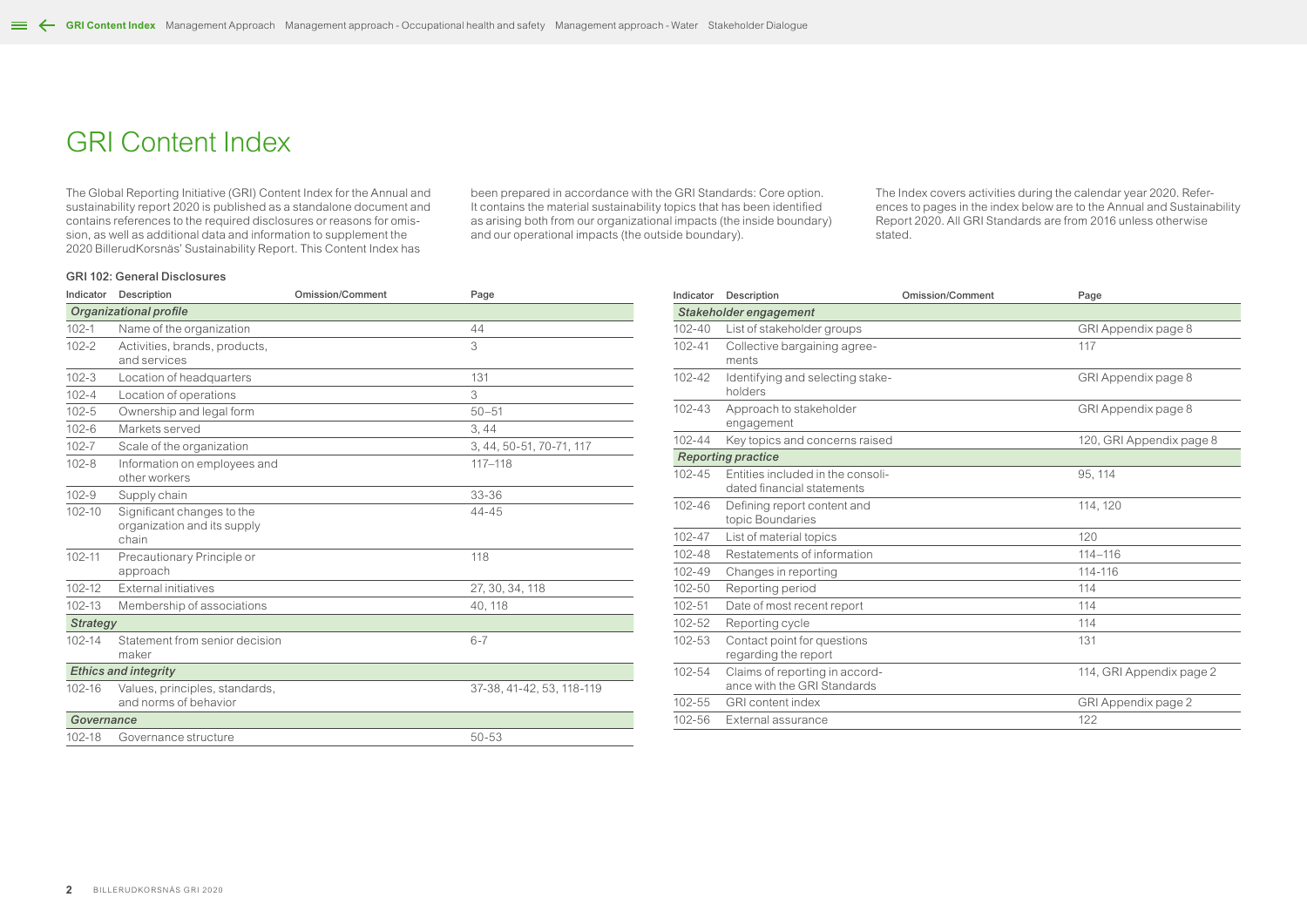# GRI 103: Management Approach

|                                                       | Material topic & boundary | The management<br>approach and its                                                                                                                                                                                                                                                                                                                                                                                                                                                                                     | Evaluation of the manage-              |
|-------------------------------------------------------|---------------------------|------------------------------------------------------------------------------------------------------------------------------------------------------------------------------------------------------------------------------------------------------------------------------------------------------------------------------------------------------------------------------------------------------------------------------------------------------------------------------------------------------------------------|----------------------------------------|
| <b>Topics</b>                                         | $103 - 1$                 | components 103-2                                                                                                                                                                                                                                                                                                                                                                                                                                                                                                       | ment approach 103-3                    |
| General                                               | is provided below.        | Details regarding stakeholders' expectations on material topics (103-1)<br>is provided in the section "Stakeholder Dialogue" in GRI Appendix page<br>8. The materiality analysis (103-1) is provided on page 120 in the Annual<br>and Sustainability Report. A general description of BillerudKorsnäs'<br>management approach including its components (103-2) and evalua-<br>tion (103-3) is provided in the section "Management Approach" in GRI<br>Appendix page 5. Specific guidance regarding management approach |                                        |
| Economic performance                                  | 12-15, 44-56              | 44-56                                                                                                                                                                                                                                                                                                                                                                                                                                                                                                                  | $4, 12 - 15$                           |
| Anti-corruption                                       | $41 - 42$                 | 41-42, 65, 119                                                                                                                                                                                                                                                                                                                                                                                                                                                                                                         | $41 - 42$                              |
| Anti-competitive behavior                             | $41 - 42$                 | 41-42, 65                                                                                                                                                                                                                                                                                                                                                                                                                                                                                                              | $41 - 42$                              |
| <b>Materials</b>                                      | 13, 23, 33, 39            | 30-33, 39, 119                                                                                                                                                                                                                                                                                                                                                                                                                                                                                                         | 30-32, 39                              |
| Energy                                                | 13, 23, 33, 39            | 30, 33, 39, 115-116, 119 30, 39, 119                                                                                                                                                                                                                                                                                                                                                                                                                                                                                   |                                        |
| Water                                                 | 33, 39, 66-67             | 39, 66-67, 115, 119                                                                                                                                                                                                                                                                                                                                                                                                                                                                                                    | 39, 66-67, 119, GRI<br>Appendix page 7 |
| Biodiversity                                          | 33-34                     | 33-34, 119                                                                                                                                                                                                                                                                                                                                                                                                                                                                                                             | 33-34, 119                             |
| Emissions                                             | 13, 23, 30, 66-67         | 30, 39, 66-67, 115-116,<br>119                                                                                                                                                                                                                                                                                                                                                                                                                                                                                         | 30, 39, 66-67, 115-116,<br>119         |
| <b>Effluents and Waste</b>                            | 13, 23, 30, 66            | 39, 66, 114, 119                                                                                                                                                                                                                                                                                                                                                                                                                                                                                                       | 39, 66, 119                            |
| <b>Environmental Compliance</b>                       | 30, 48, 66                | 39, 66, 114, 119                                                                                                                                                                                                                                                                                                                                                                                                                                                                                                       | 39, 66, 119                            |
| Supplier Environmental assess-<br>ment                | 33-36                     | 34-36, 40                                                                                                                                                                                                                                                                                                                                                                                                                                                                                                              | 34-36, 40                              |
| Occupational health and safety                        | 13, 23, 28                | 28, 116, 119, GRI<br>Appendix page 6                                                                                                                                                                                                                                                                                                                                                                                                                                                                                   | 28, 119, GRI Appendix<br>page 6        |
| Training and education                                | 37-38                     | 37-38                                                                                                                                                                                                                                                                                                                                                                                                                                                                                                                  | 37-38                                  |
| Diversity and Equal Opportunity                       | 37-38                     | 37-38                                                                                                                                                                                                                                                                                                                                                                                                                                                                                                                  | 37-38                                  |
| Non-discrimination                                    | 37-38                     | 37-38, 42, 118                                                                                                                                                                                                                                                                                                                                                                                                                                                                                                         | 37-38, 42, 118                         |
| Freedom of Association and Col-<br>lective Bargaining | 33, 35-36                 | 35-36, 116-118                                                                                                                                                                                                                                                                                                                                                                                                                                                                                                         | 35-36, 116-118                         |
| Child Labor                                           | 33, 35-36                 | 35-36, 118                                                                                                                                                                                                                                                                                                                                                                                                                                                                                                             | 35-36, 118                             |
| Forced and Compulsory Labor                           | 33, 35-36                 | 35-36, 118                                                                                                                                                                                                                                                                                                                                                                                                                                                                                                             | 35-36, 118                             |
| Rights of Indigenous Peoples                          | 33-34, 40                 | 34,40                                                                                                                                                                                                                                                                                                                                                                                                                                                                                                                  | 34,40                                  |
| <b>Local Communities</b>                              | 33,40                     | 40                                                                                                                                                                                                                                                                                                                                                                                                                                                                                                                     | 40                                     |
| <b>Supplier Social Assessment</b>                     | 33-36                     | 34-36, 40                                                                                                                                                                                                                                                                                                                                                                                                                                                                                                              | 34-36, 40                              |
| Customer Health and Safety                            | 41-42, 65                 | 41-42, 65                                                                                                                                                                                                                                                                                                                                                                                                                                                                                                              | 41-42, 65                              |
| Marketing and Labeling                                | 41-42, 65                 | 41-42, 65                                                                                                                                                                                                                                                                                                                                                                                                                                                                                                              | 41-42, 65                              |
| Customer Privacy                                      | 41-42, 66                 | 41-42,66                                                                                                                                                                                                                                                                                                                                                                                                                                                                                                               | 41-42,66                               |
| Socioeconomic Compliance                              | 41-42                     | $41 - 42$                                                                                                                                                                                                                                                                                                                                                                                                                                                                                                              | $41 - 42$                              |

|           | <b>Topic-Specific Standards</b><br>GRI 200: Economic                                                                                               |                         |                             |
|-----------|----------------------------------------------------------------------------------------------------------------------------------------------------|-------------------------|-----------------------------|
| Indicator | Description                                                                                                                                        | <b>Omission/Comment</b> | Page                        |
|           | Material topic: GRI 201: Economic performance (2016)                                                                                               |                         |                             |
| $201 - 1$ | Direct economic value generated<br>and distributed                                                                                                 |                         | 116                         |
|           | Material topic: GRI 205: Anti-corruption (2016)                                                                                                    |                         |                             |
| $205 - 3$ | Confirmed incidents of corruption<br>and actions taken                                                                                             |                         | $41 - 42$                   |
|           | Material topic: GRI 206: Anti-competitive behavior (2016)                                                                                          |                         |                             |
| $206-1$   | Legal actions for anti-competitive<br>behavior, antitrust and monopoly<br>practices                                                                |                         | 42                          |
|           | <b>GRI 300: Environment</b>                                                                                                                        |                         |                             |
| Indicator | Description                                                                                                                                        | <b>Omission/Comment</b> | Page                        |
|           | Material topic: GRI 301: Materials (2016)                                                                                                          |                         |                             |
| $301 - 1$ | Materials used by weight or volume                                                                                                                 |                         | 115                         |
|           | Material topic: GRI 302: Energy (2016)                                                                                                             |                         |                             |
| $302 - 1$ | Energy consumption within the<br>organization                                                                                                      |                         | 115                         |
| $302 - 3$ | Energy intensity                                                                                                                                   |                         | 115                         |
|           | Material topic: GRI 303: Water (2018)                                                                                                              |                         |                             |
| $303 - 1$ | Interactions with water as a shared<br>resource                                                                                                    |                         | GRI Appendix page 7         |
| $303 - 2$ | Management of water discharge-re-<br>lated impacts                                                                                                 |                         | GRI Appendix page 7         |
| $303 - 3$ | Water withdrawal                                                                                                                                   |                         | 115, GRI Appendix<br>page 7 |
| $303 - 4$ | Water discharge                                                                                                                                    |                         | 115, GRI Appendix<br>page 7 |
|           | Material topic: GRI 304: Biodiversity (2016)                                                                                                       |                         |                             |
| $304 - 1$ | Operational sites owned, leased,<br>managed in, or adjacent to, protected<br>areas and areas of high biodiversity<br>value outside protected areas |                         | 34, 116                     |
|           | Material topic: GRI 305: Emissions (2016)                                                                                                          |                         |                             |
| $305 - 1$ | Direct (scope 1) GHG emissions                                                                                                                     |                         | 116                         |
| $305 - 2$ | Energy indirect (scope 2) GHG emis-<br>sions                                                                                                       |                         | 116                         |
| $305 - 3$ | Other indirect (scope 3) GHG emis-<br>sions                                                                                                        |                         | 116                         |
| $305 - 4$ | GHG emissions intensity                                                                                                                            | Scope 3 not included.   | 116                         |
| $305 - 7$ | Nitrogen oxides (NOx), sulfur oxides<br>(SOx), and other significant air emis-<br>sions                                                            |                         | 115                         |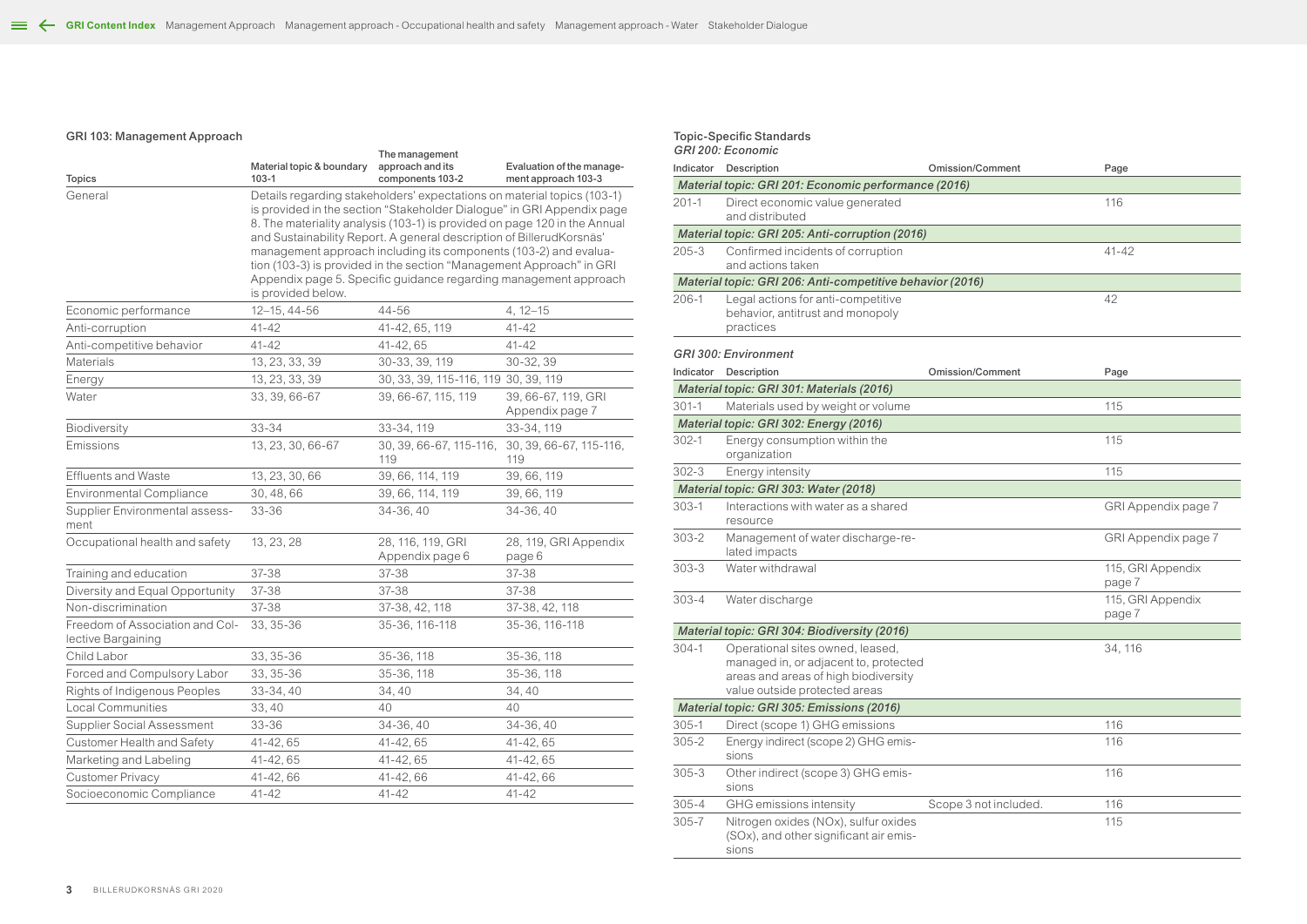| Indicator       | Description                                                                                                           | <b>Omission/Comment</b>                                                                                                                             | Page                                       |
|-----------------|-----------------------------------------------------------------------------------------------------------------------|-----------------------------------------------------------------------------------------------------------------------------------------------------|--------------------------------------------|
|                 | Material topic: GRI 306: Effluents and Waste (2016)                                                                   |                                                                                                                                                     |                                            |
| $306 - 1$       | Water discharge by quality and des-<br>tination                                                                       | We do not report where water is<br>discharged. The water quality<br>is regulated by our production<br>permits and related environmen-<br>tal terms. | 39, 48, 66-67, 115,<br>GRI Appendix page 7 |
| $306 - 2$       | Waste by type and disposal method                                                                                     | Disposal method not included<br>in Annual and Sustainability<br>Report. Hazardous waste is sent<br>for external destruction.                        | 115                                        |
|                 | Material topic: GRI 307: Environmental compliance (2016)                                                              |                                                                                                                                                     |                                            |
| $307-1$         | Non-compliance with environmental<br>laws and regulations                                                             |                                                                                                                                                     | 42, 48, 66-67                              |
|                 | Material topic: GRI 308: Supplier Environmental Assessment (2016)                                                     |                                                                                                                                                     |                                            |
| $308-1$         | New suppliers that were screened<br>using environmental criteria                                                      |                                                                                                                                                     | 35-36                                      |
| GRI 400: Social |                                                                                                                       |                                                                                                                                                     |                                            |
| Indicator       | Description                                                                                                           | <b>Omission/Comment</b>                                                                                                                             | Page                                       |
|                 | Material topic: GRI 403: Occupational Health and Safety (2018)                                                        |                                                                                                                                                     |                                            |
| $403 - 1$       | Occupational health and safety man-<br>agement system                                                                 |                                                                                                                                                     | GRI Appendix page 6                        |
| $403 - 2$       | Hazard identification, risk assessment,<br>and incident investigation                                                 |                                                                                                                                                     | GRI Appendix page 6                        |
| $403 - 3$       | Occupational health services                                                                                          |                                                                                                                                                     | GRI Appendix page 6                        |
| $403 - 4$       | Worker participation, consultation,<br>and communication on occupational<br>health and safety                         |                                                                                                                                                     | GRI Appendix page 6                        |
| $403 - 5$       | Worker training on occupational<br>health and safety                                                                  |                                                                                                                                                     | GRI Appendix page 6                        |
| $403 - 6$       | Promotion of worker health                                                                                            |                                                                                                                                                     | GRI Appendix page 6                        |
| 403-7           | Prevention and mitigation of occupa-<br>tional health and safety impacts directly<br>linked by business relationships |                                                                                                                                                     | GRI Appendix page 6                        |
| $403 - 9$       | Work-related injuries                                                                                                 |                                                                                                                                                     | 28, 117, GRI Appendix<br>page 6            |
|                 | Material topic: GRI 404: Training and Education (2016)                                                                |                                                                                                                                                     |                                            |
| $404 - 3$       | Percentage of employees receiving<br>reqular performance and career<br>development reviews                            |                                                                                                                                                     | 117                                        |
|                 | Material topic: GRI 405: Diversity and Equal Opportunity (2016)                                                       |                                                                                                                                                     |                                            |
| $405 - 1$       | Diversity of governance bodies and<br>employees                                                                       |                                                                                                                                                     | 59-62, 117                                 |
| $405 - 2$       | Ratio of basic salary and remunera-<br>tion of women to men                                                           |                                                                                                                                                     | 118                                        |

| Indicator | Description                                                                                                          | <b>Omission/Comment</b> | Page               |
|-----------|----------------------------------------------------------------------------------------------------------------------|-------------------------|--------------------|
|           | Material topic: GRI 406: Non-discrimination (2016)                                                                   |                         |                    |
| $406 - 1$ | Incidents of discrimination and cor-<br>rective actions taken                                                        |                         | 42                 |
|           | Material topic: GRI 407: Freedom of Association and Collective Bargaining (2016)                                     |                         |                    |
| 407-1     | Operations and suppliers in which the<br>right to freedom of association and<br>collective bargaining may be at risk |                         | 35-36, 42          |
|           | Material topic: GRI 408: Child Labor (2016)                                                                          |                         |                    |
| $408 - 1$ | Operations and suppliers at signifi-<br>cant risk for incidents of child labor                                       |                         | 35-36, 42          |
|           | Material topic: GRI 409: Forced or Compulsory Labor (2016)                                                           |                         |                    |
| $409 - 1$ | Operations and suppliers at signif-<br>icant risk for incidents of forced or<br>compulsory labor                     |                         | 35-36, 42          |
|           | Material topic: GRI 411: Rights of Indigenous People (2016)                                                          |                         |                    |
| $411 - 1$ | Incidents of violations involving rights<br>of indigenous peoples                                                    |                         | 40                 |
|           | Material topic: GRI 413: Local Communities (2016)                                                                    |                         |                    |
| $413 - 1$ | Operations with local community<br>engagement, impact assessments,<br>and development programs                       |                         | 34, 40, 66-67      |
| $413 - 2$ | Operations with significant actual and<br>potential negative impacts on local<br>communities                         |                         | 33, 66-67, 115-116 |
|           | Material topic: GRI 414: Supplier Social Assessment (2016)                                                           |                         |                    |
| $414 - 1$ | New suppliers that were screened<br>using social criteria (incl. labor prac-<br>tices, human rights)                 |                         | $35 - 36$          |
|           | Material topic: GRI 416: Customer Health and Safety (2016)                                                           |                         |                    |
| $416 - 2$ | Incidents of non-compliance con-<br>cerning the health and safety impacts<br>of products and services                |                         | 42                 |
|           | Material topic: GRI 417: Marketing and Labeling (2016)                                                               |                         |                    |
| 417-2     | Incidents of non-compliance<br>concerning product and service<br>information and labeling                            |                         | 42                 |
| $417 - 3$ | Incidents of non-compliance con-<br>cerning marketing communications                                                 |                         | 42                 |
|           | Material topic: GRI 418: Customer Privacy (2016)                                                                     |                         |                    |
| $418 - 1$ | Substantiated complaints concerning<br>breaches of customer privacy and<br>losses of customer data                   |                         | 42                 |
|           | Material topic: GRI 419: Socioeconomic Compliance (2016)                                                             |                         |                    |
| $419 - 1$ | Non-compliance with laws and regula-<br>tions in the social and economic area                                        |                         | $41 - 42$          |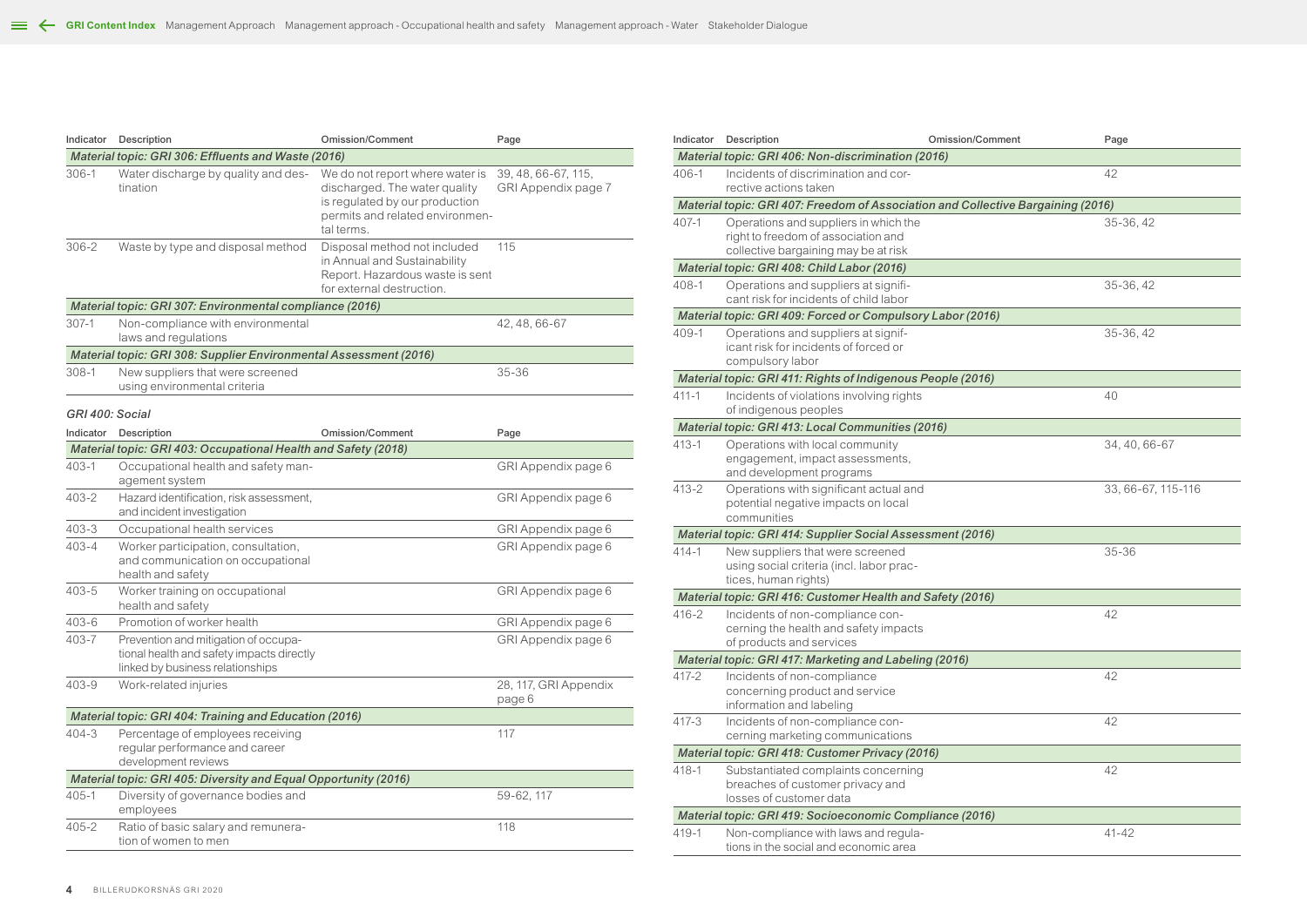# <span id="page-4-0"></span>Management Approach

The description of how BillerudKorsnäs manages its material topics and their related impacts are included in the focus areas and related impacts described in the Annual and Sustainability Report to the extent possible. Additional and contextual information is provided below. Please see page references on page 2–3 in this appendix.

#### General

The principles of BillerudKorsnäs' governance framework are described in the section Corporate governance in BillerudKorsnäs on pages 50-53. The formalisation of our way of working though policies, standards and processes, which contribute towards consistent development, implementation and follow-up of the operations is described on pages 53 and 119.

The Board of Directors and the Executive Leadership Team are responsible for formulating targets and strategies for significant material topics. The Sustainability function is responsible for coordinating BillerudKorsnäs' sustainability agenda with other group functions and areas. The Sustainability function defines ambitions, manages group level sustainability reporting, and identifies risks and opportunities for BillerudKorsnäs related to sustainable development.

Responsibility for monitoring and re-evaluating the management approach is defined in the Governance policy where applicable group function will monitor adherence and evaluate suitability of the management approach.

#### Economic

BillerudKorsnäs' approach is defined through the governance framework as described above. The finance function is responsible for performing financial follow-up and reporting. The management approach of internal control for financial reporting is described on pages 57-58.

### Environmental

BillerudKorsnäs' production is governed by extensive environmental legislation, and the operation requires production permits. The responsibility for monitoring adherence to related environmental terms through production permits lies within Operations and related production units. Read more on pages 48 and 66-67.

In addition to legal requirements, the direction of the environmental work is formalised through the Sustainability policy and related steering documents. All production units have a certified environmental management system and environmental functions that monitor environmental performance.

#### Social

The CEO bears ultimate responsibility for the Code of Conduct, which is based on the UN's Global Compact and the company's values but it is the responsibility of every employee to be aware of and take responsibility for applying the code. The Code of Conduct is among other things supported by web-based and face-to-face training.

### Labor practices

For our employees, labor practices is governed by the People policy and Working environment policy. Read more on pages 28 and 119. For our supply chain, there is a Supplier Code of Conduct detailing the minimum requirements for suppliers. Read more on pages 34-36.

### Human rights

BillerudKorsnäs is a signatory member of the UN Global Compact and is committed to respect and promote international human rights throughout the value chain. BillerudKorsnäs supports the UN Guiding Principles on Business and Human Rights recognizing that while states have a duty to protect Human Rights, companies have a responsibility to respect the same. Responsibility to govern our Human Rights approach is shared between the Legal function and Sustainability function. Read more on page 41.

Rights of indigenous people is part of BillerudKorsnäs' approach to human rights and is mainly related to Responsible forestry and ensuring consultation with representatives for reindeer herding in conjunction with harvesting. Read more on page 40.

### Society

BillerudKorsnäs' approach to e.g. anti-bribery and corruption, fair competition and trade compliance is governed by the Responsible business policy. A compliance program covering e.g. risk assessments, due diligence and monitoring, supports the management approach. Read more on page 41.

### Product responsibility

BillerudKorsnäs' approach to product safety is governed by the Operations & quality policy. The product safety group, which comprises representatives of all the production units, monitors that regulations, legislation and other requirements are met. The technical customer support functions are responsible for registering grievances and complaints about products and other product-related management, which may apply to the company's product liability. Read more on pages 41-42 and 65.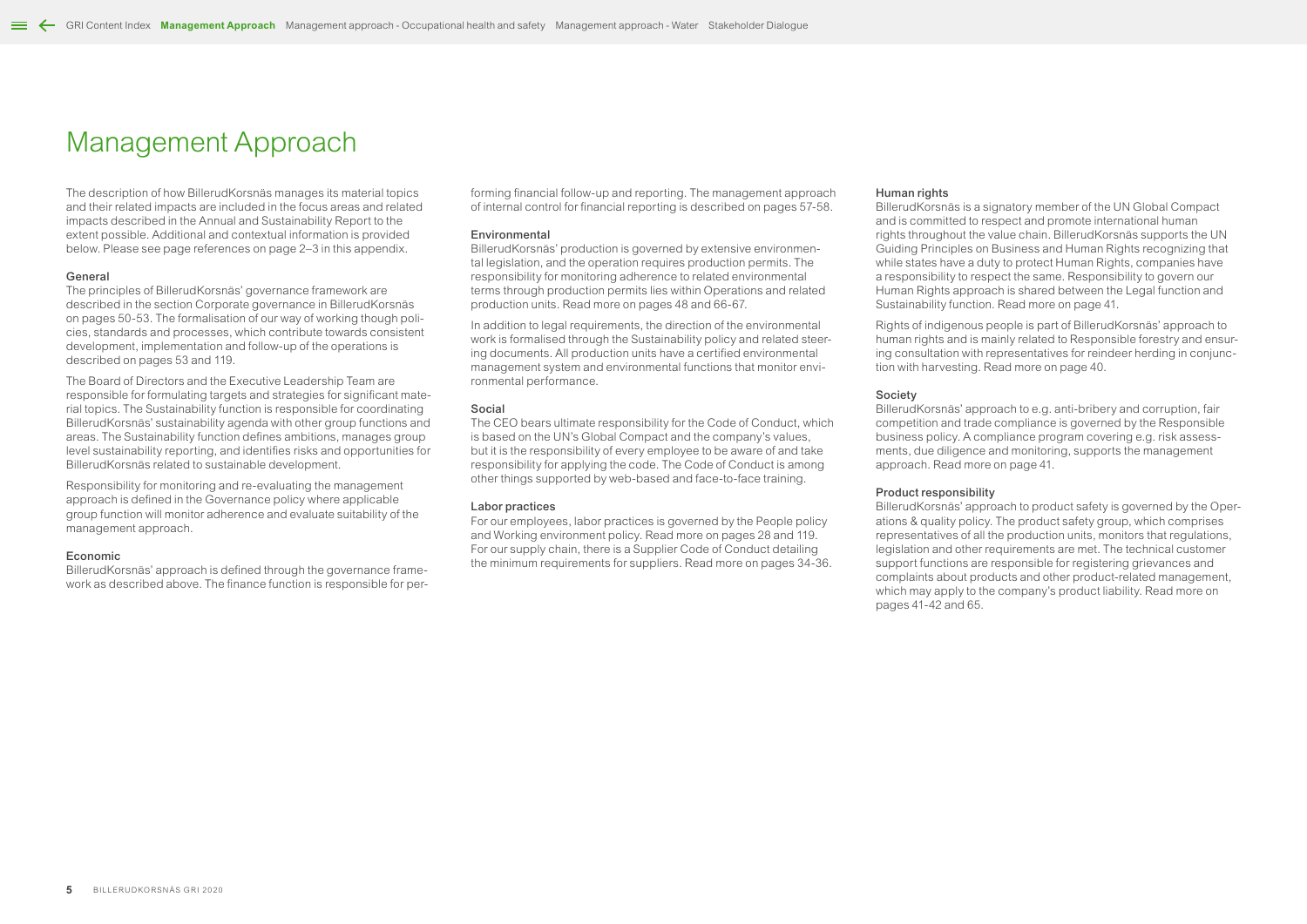# <span id="page-5-0"></span>Management approach - Occupational health and safety

### 403-1 Occupational health and safety management system

BillerudKorsnäs' OHS management system is based on 24 corporate standards that corresponds to requirements in ISO 45001 as well as national legal requirements. All production units are expected to adhere to the corporate standards. The scope of the standards includes both employees and contractors.

The standards have been established based on a risk assessment of the operations and describes what should be done. The production units decides how the standards should be implemented. All corporate standards are not fully implemented at all production units.

The standards covers areas such as regulatory compliance, emergency procedures, risk assessment, safety training program, investigation and inspection, risk observations, contractor and visitor safety program, work permits, lockout/tagout, chemicals management, personal protective equipment, health and well-being.

Two of the production units have certified OHS management systems through OHSAS 18001.

### 403-4 Worker participation, consultation, and communication on occupational health and safety

Each production unit has a well-established process for worker consultation. Within the group level Safety Program there have been processes in place for inclusion of worker's safety representatives (AHSO).

### 403-5 Worker training on occupational health and safety

All managers and safety representatives are provided with basic work environment training. Safety leadership trainings are offered for all production unit managers and operator safety training for other production unit personnel. There are also specific trainings provided regarding e.g. risk assessments, chemicals and heavy machinery.

# 403-3 Occupational health services / 403-6 Promotion of worker health

All production units and most of all employees have free access to health services through external service providers. The services include access to doctors, nurses, ergonomists and other expertise within health and safety. The production units have regular health campaigns including wellness, exercise, dietary advice among other things.

# 403-7 Prevention and mitigation of occupational health and safety impacts directly linked by business relationships

BillerudKorsnäs minimum requirements on occupational health and safety for suppliers is specified in the Supplier Code of Conduct. OHS is part of the supplier evaluation process though e.g. EcoVadis evaluation. Specific requirements are in place for contractors as described above.

### 403-2 Hazard identification, risk assessment, and incident investigation / 403-9 Work-related injuries

The main types of work related injury are crush injury, piece damage, wound injury, burn and eye injury. The most common work-related

risks are fall in own level and contact with harmful substances. Other work-related risks is fire, explosion, hit by falling objects, traffic, vehicles and squeezed between objects. We have not been affected by any high-consequence injuries.

Work environment-related risks are identified by reporting them to each unit and organization's Deviation Management System (PIA). The quality of the deviation management system is the responsibility of the systems administrators of the units and organizations, so-called superusers and of specialists within the various protection organizations. The results are used by the work units 'and organizations' work environment experts and management teams to continuously improve the work environment and work environment management systems.

Risk minimization is performed by conducting regular risk assessments and implementing preventive actions. All accidents, both serious and minor, are required to be investigated and documented in the

deviation management system. For serious accidents with a consequence of absence (LTI), a more detailed and in-depth investigation is required.

Data on incidents and injuries are based on information from the deviation management systems (PIA). Data on hours worked is collected from payroll systems. BillerudKorsnäs follows the ILO's code of conduct. All forms of employment are included in the work environment data.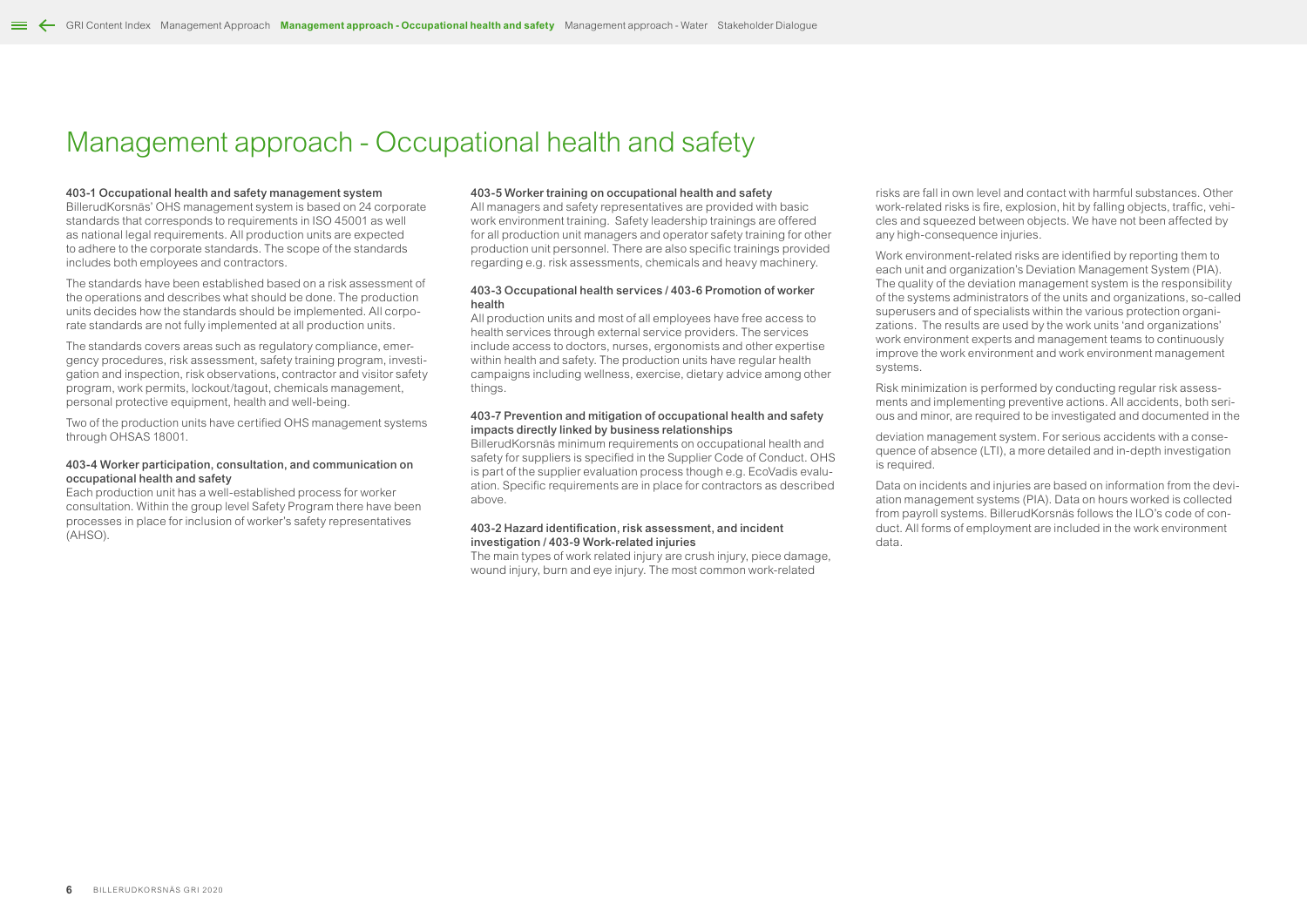# <span id="page-6-0"></span>Management approach - Water

### 303-1 Interactions with water as a shared resource

BillerudKorsnäs' production units are located in Sweden, Finland and the UK, where there is good access to water and water scarcity is generally not a problem. Our production units are located close to watercourses so that we can utilise the surface water without exerting a significant impact on the flow of the water. We do not withdraw ground water in our operations. After use, the process water is purified in water treatment plants and then returned to the watercourse. Techniques used in the different production units are for example sedimentation basins, biological treatment and chemical treatment

The water withdrawal that enters the production process is 97–98% surface water from neighbouring watercourses, the rest is from wood and chemicals. The water is mainly used to wash pulp in several stages during manufacture. The paper pulp is moved from pulp mill reduce production for this reason,<br>in a water mixture over to the paperboard machine, where it is fur-production unit in 2015. in a water mixture over to the paperboard machine, where it is further diluted with circulating water to form a suspension, which then consists almost entirely of water (approx.99,7 % water). A significant association association and released back majority of all the process water is recycled and reused in the produc-

tion units. In the end, 2-5% of the water that has entered the process is not released back to the recipient, primarily attributable to evaporation during the drying process and the water content of our finished products. The process is schematically described below:

For the purpose of this reporting we have applied the WRI's Aqueduct Global Water Tool (https://www.wri.org/aqueduct) for all of our production units. Per this assessment, none of our production units are located in an area rated as "High" or "Extremy High". One production unit is located in an area rated "Medium-High" and the others in areas rated "Low" or "Medium".

Our production units can, during specific weather events, experience decreased water levels but have never been forced to significantly reduce production for this reason, except for one flooding in our UK production unit in 2015.

All Swedish production units are members of a water management association or a water conservation association connected to their recipient. In these associations, the production units collaborate with

other affected stakeholders, including supervisory authorities, relating to management and monitoring of the recipient.

Water related goals and targets are defined on a production unit level due to the different circumstances in relation to the capacity of the treatment plant, the size of the recipients and the specific requirements within production permits and environmental conditions.

*303-2 Management of water dischargerelated impacts*

BillerudKorsnäs' production is governed by extensive environmental legislation, and the operations requires granted permits. The production permits and related environmental conditions are subject to the EU Water directive including principles on non-deterioration. Production permits are based on environmental impact assessments that include status of hab-

itats and ecosystems as well as consultation with local communities and other stakeholders. The environmental conditions of the permits specify emission-levels to water that is monitored through control programs. For more information on environmental legislation and permits, please see pages 48 and 66-67 in Annual and Sustainability report 2020.

### 303-3 Water withdrawal

Water withdrawal is reported for the following categories:

- Surface water
- Municipal water (Third-party water)

We do not withdraw ground water or sea water. No data collection and reporting method established for produced water. 2-3 percent of total water use comes from wood raw material, external produced pulp and chemicals according to assessment performed in 2016.

No water withdrawal from areas with water stress as assessed in GRI 303-1. The water withdrawal is 100% Freshwater.

Water withdrawal is reported by each production unit. Water withdrawal from non-production units (e.g. sales offices) is deemed insignificant. Water withdrawal is reported based on measurement and/or calculation depending on monitoring requirements of environmental conditions based on established control programs.

### 303-4 Water discharge

The reported water discharge is process water. The process water is purified in on-site water treatment plants and then returned to the recipient. There is no group level data collection and reporting on all cooling water discharged. Water discharge from non-production units (e.g. sales offices) to municipal water treatment plants is deemed insignificant.

The group average emission of mg TSS/litre was approximately 24 mg/L. Thus, the water discharge is deemed to be 100% Freshwater. No water discharge in areas with water stress as assessed in GRI 303-1.

Discharges are treated based on requirements in production permits and related environmental conditions. The most significant substances are reported as emissions to water: COD (chemical oxygen) demand) or TOC, TSS (total suspended solids), Organically bound chlorine (AOX), Total-Nitrogen (N) and Total-Phosphorus (P).



Source: BillerudKorsnäs assessment of group level water balance in 2016.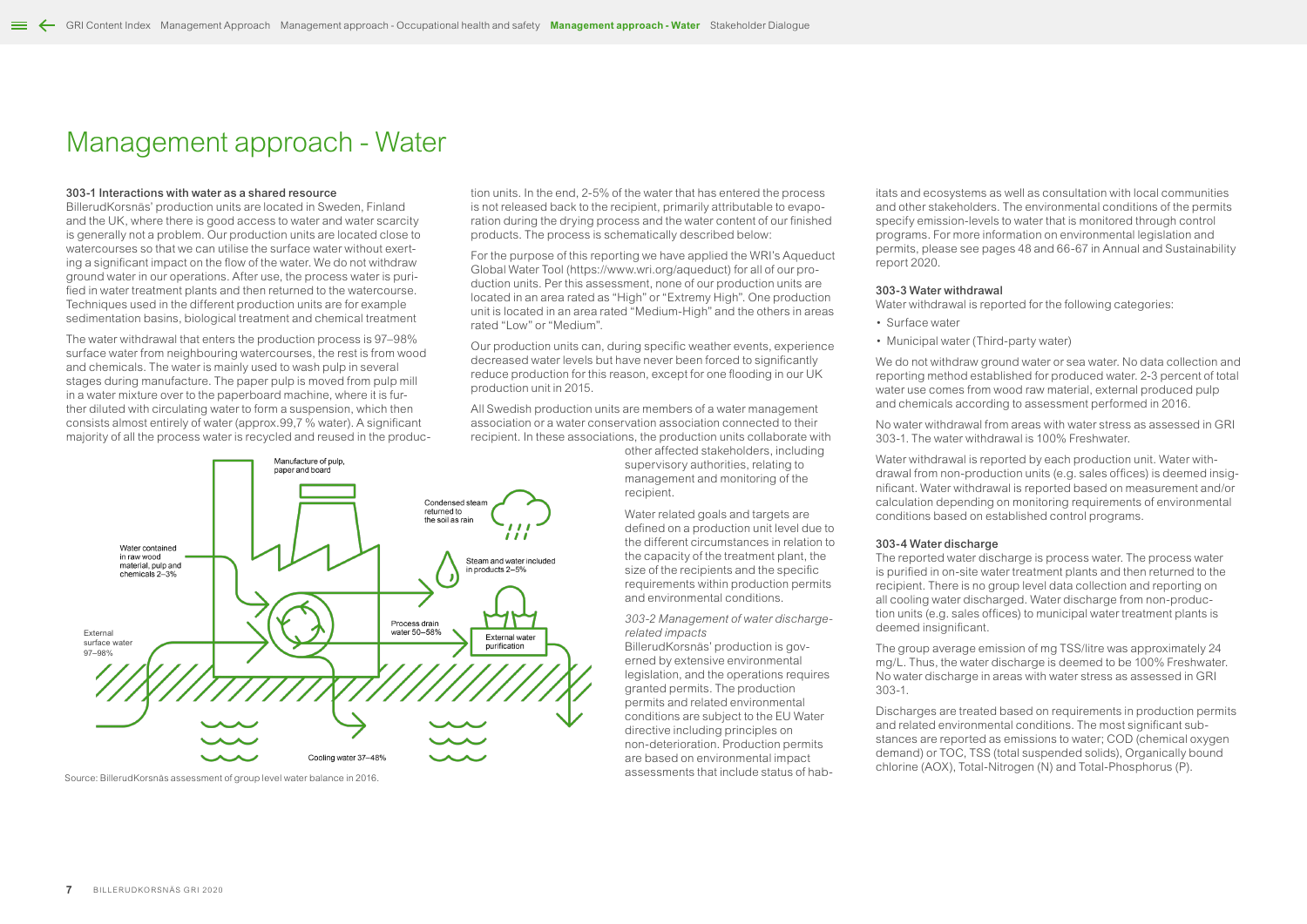# <span id="page-7-0"></span>Stakeholder Dialogue

| Stakeholder groups       | Definition                                                           | Dialogue form                                                                                                                                                                                                                                   | Questions/Focus                                                                                                                                                                                                                                                                                                                                | Response/Outcome                                                                                                                                                                                                                                                                                                                                                                                                                      |
|--------------------------|----------------------------------------------------------------------|-------------------------------------------------------------------------------------------------------------------------------------------------------------------------------------------------------------------------------------------------|------------------------------------------------------------------------------------------------------------------------------------------------------------------------------------------------------------------------------------------------------------------------------------------------------------------------------------------------|---------------------------------------------------------------------------------------------------------------------------------------------------------------------------------------------------------------------------------------------------------------------------------------------------------------------------------------------------------------------------------------------------------------------------------------|
| Investors                | Shareholders, analysts, potential investors                          | Materiality analysis, Annual and Sustain-<br>ability Report, quarterly reports, investor<br>meetings, analyst meetings, external<br>reporting systems, media, questionnaires<br>from analysts and investors, website.                           | Long term sustainable economic value<br>development, strategy, challenges, risk<br>management, climate change, environ-<br>mental impact, labour practices, health and<br>safety, ethics, Code of Conduct, human<br>rights in the supply chain, sustainable inno-<br>vations, regulations.                                                     | Annual and Sustainability Report, reporting<br>on climate work and climate risk analysis<br>according to the TCFD, reporting on water,<br>climate and forestry in CDP, sustainability<br>ranking by analysts, Code of Conduct,<br>Science Based Targets, evaluation results<br>including Dow Jones Sustainability Index.                                                                                                              |
| Customers                | Existing customers, potential customers,<br>brand owners, consumers. | Meetings, regular business contact, net-<br>working, collaboration on liquid packaging<br>board, fairs, seminars, customer surveys,<br>external reporting systems, audits, cus-<br>tomer questionnaires, website, social<br>media, newsletters. | Sustainable and stable business, Code of<br>Conduct, sustainable forestry and certifi-<br>cations in the supply chain, traceability of<br>our products, environmental impacts of our<br>products and transports, innovation, qual-<br>ity, reusability and recyclability, employee<br>working conditions, human rights in the<br>supply chain. | Business cases and proof of concepts,<br>sales support and sustainability training,<br>product development, product life cycle<br>assessments, Science Based Targets, envi-<br>ronmental and quality certifications, Dow<br>Jones Index and other sustainability indi-<br>ces, EcoVadis, internal and external audits,<br>innovation partnerships, participation in<br>industry organisations, Annual and Sustain-<br>ability Report. |
| <b>Employees</b>         | Current employees                                                    | Workplace meetings and safety rounds,<br>management meetings, team meetings,<br>internal training, employee surveys,<br>intranet, incident follow-up, performance<br>reviews and conversations.                                                 | Code of Conduct, business ethics,<br>leadership, competence development,<br>performance management, cooperation,<br>diversity, health and safety, wellness and<br>health measures, work-life balance.                                                                                                                                          | Sustainable Leadership training, leader-<br>ship conferences, improvement action<br>plans from employee survey, competence<br>development, model for improvement<br>work, employee representation in councils,<br>investment in employee well-being, health<br>and safety standards, whistle-blower func-<br>tion, web-based trainings on compliance<br>topics, internships.                                                          |
|                          | Union representatives                                                | Local collaborative meetings, collaborative Health and safety, competence develop-<br>forum at Group level, European Work Coun- ment, performance management, terms<br>cil, diversity group.                                                    | of employment, human rights, diversity,<br>organisational changes.                                                                                                                                                                                                                                                                             | Open and constructive dialogue, equal pay<br>analysis, diversity work, reorganisations.                                                                                                                                                                                                                                                                                                                                               |
| <b>Business Partners</b> | Partners                                                             | Close contacts and development projects.                                                                                                                                                                                                        | Developing sustainable and resource-effi-<br>cient packaging, sustainable raw materials,<br>innovation, energy efficiency, business<br>models, regulation and politics.                                                                                                                                                                        | Annual and Sustainability Report, innova-<br>tion and collaboration projects, new busi-<br>ness models.                                                                                                                                                                                                                                                                                                                               |
|                          | Existing suppliers, contractors                                      | Procurement, supplier evaluations, meet-<br>ings, audits/improvement meetings.                                                                                                                                                                  | Supplier Code of Conduct, requirements,<br>reduced environmental impact related to<br>products and logistics, health and safety in<br>the workplace.                                                                                                                                                                                           | Supplier assessment, certifications, collab-<br>orative projects to reduce environmental<br>impact, health and safety standards with<br>inclusion of contractors, Annual and Sus-<br>tainability Report.                                                                                                                                                                                                                              |
|                          | Lenders                                                              | Personal meetings, financial communica-<br>tion.                                                                                                                                                                                                | Long term sustainable economic value per-<br>formance.                                                                                                                                                                                                                                                                                         | Annual and Sustainability report, quarterly<br>reports.                                                                                                                                                                                                                                                                                                                                                                               |